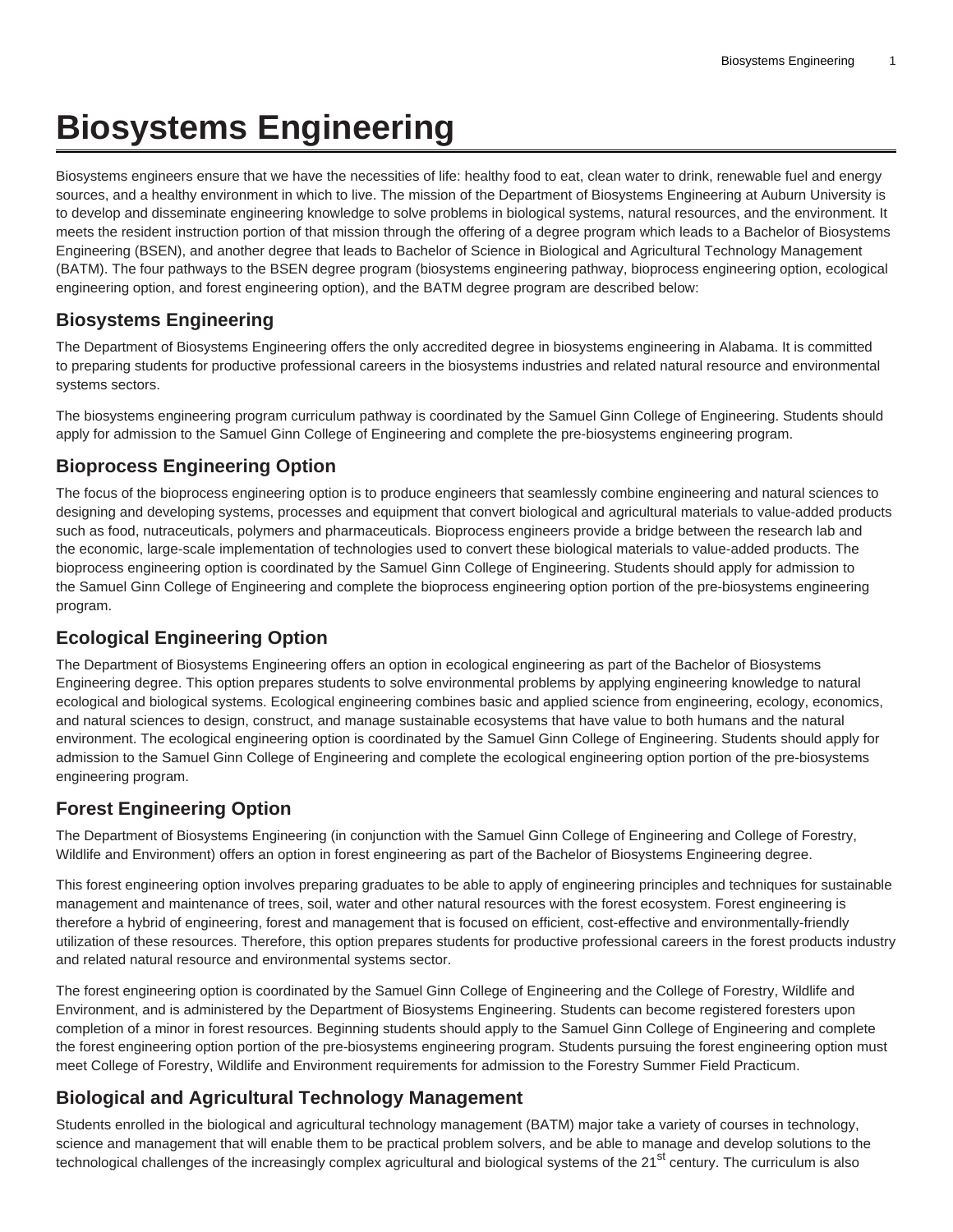designed such that students can simultaneously obtain a minor in agronomy and soils, stewardship-based agriculture, agribusiness, information systems management, technical and professional communication, poultry science or business analytics. The BATM curriculum is coordinated by the College of Agriculture.

#### **Major**

- [Biosystems Engineering \(http://bulletin.auburn.edu/undergraduate/samuelginncollegeofengineering/](http://bulletin.auburn.edu/undergraduate/samuelginncollegeofengineering/departmentofbiosystemsengineering/biosystemsengineering_major/) [departmentofbiosystemsengineering/biosystemsengineering\\_major/\)](http://bulletin.auburn.edu/undergraduate/samuelginncollegeofengineering/departmentofbiosystemsengineering/biosystemsengineering_major/)
- [Biosystems Engineering Bioprocess Engineering Option \(http://bulletin.auburn.edu/undergraduate/](http://bulletin.auburn.edu/undergraduate/samuelginncollegeofengineering/departmentofbiosystemsengineering/biosystemsengineeringbioprocessengr_obtion/) [samuelginncollegeofengineering/departmentofbiosystemsengineering/biosystemsengineeringbioprocessengr\\_obtion/\)](http://bulletin.auburn.edu/undergraduate/samuelginncollegeofengineering/departmentofbiosystemsengineering/biosystemsengineeringbioprocessengr_obtion/)
- [Biosystems Engineering Ecological Engineering Option](http://bulletin.auburn.edu/undergraduate/samuelginncollegeofengineering/departmentofbiosystemsengineering/ecologicalengineeringoption_major/) ([http://bulletin.auburn.edu/undergraduate/](http://bulletin.auburn.edu/undergraduate/samuelginncollegeofengineering/departmentofbiosystemsengineering/ecologicalengineeringoption_major/) [samuelginncollegeofengineering/departmentofbiosystemsengineering/ecologicalengineeringoption\\_major/\)](http://bulletin.auburn.edu/undergraduate/samuelginncollegeofengineering/departmentofbiosystemsengineering/ecologicalengineeringoption_major/)
- [Biosystems Engineering Forest Engineering Option \(http://bulletin.auburn.edu/undergraduate/samuelginncollegeofengineering/](http://bulletin.auburn.edu/undergraduate/samuelginncollegeofengineering/departmentofbiosystemsengineering/forestengineering_major/) [departmentofbiosystemsengineering/forestengineering\\_major/](http://bulletin.auburn.edu/undergraduate/samuelginncollegeofengineering/departmentofbiosystemsengineering/forestengineering_major/))
- [Biological and Agricultural Technology Management \(http://bulletin.auburn.edu/undergraduate/collegeofagriculture/](http://bulletin.auburn.edu/undergraduate/collegeofagriculture/biosystemsengineeringbsen/BioTech_major/) [biosystemsengineeringbsen/BioTech\\_major/](http://bulletin.auburn.edu/undergraduate/collegeofagriculture/biosystemsengineeringbsen/BioTech_major/))

## **Bio Ag Technology Management Courses**

**BATM 1110 INTRODUCTION TO TECHNOLOGY DESIGN (3)** LEC. 2. LAB. 3. Introduction to the design process, 2D and 3D parametric solid modeling, and both manual and automated fabrication processes.

**BATM 2110 DIGITAL ANALYTICS IN AGRICULTURE AND TECHNOLOGY (3)** LEC. 2. LAB. 1. Pr. BATM 1110 or BIOP 3391. An introduction to creative and analytical methods to solve technological problems. Define the problem, explore strategies, select and implement solutions, and evaluate results.

**BATM 3100 COMPUTER AIDED DESIGN TECHNOLOGY (3)** LEC. 2. LAB. 1. Introductory course in computer aided design (CAD) and land mapping. Students gain competence in CAD operations used to fabricate parts and to develop field- and watershed-scale maps. Class and project topics include drawing for mechanical part fabrication and scale mapping for construction site development and agricultural field management. Must be in Junior standing Course may be repeated for a maximum of 6 credit hours.

**BATM 3110 AG TECHNOLOGY GEOSPATIAL APPLICATIONS (3)** LEC. 2. LAB. 3. Pr. PHYS 1500. Geospatial applications for agricultural land resource management. Course introduces equipment and practices used in conventional land surveying and geospatial mapping as they interface with global positioning systems (GPS), geographic information systems (GIS), and computeraided design (CAD).

**BATM 3500 NATURAL RESOURCE SYSTEMS CONSERVATION (3)** LLB. Pr. MATH 1130 or MATH 1133 and PHYS 1500. Natural resource conservation technologies including rainfall-runoff relationships, sediment transport capacity, runoff control structures, water supply development, surveying techniques including GPS methods.

**BATM 3510 AGRICULTURAL POWER AND MACHINERY FUNDAMENTALS (3)** LLB. Pr. (MATH 1130 or MATH 1133) and PHYS 1500. Power unit fundamentals with emphasis on diesel and small gasoline engines; mechanics of operation, safety, use, and adjustment of machines used for horticultural and agronomic crop production; and precision agriculturr principles and technology.

**BATM 3530 AGRICULTURAL PRODUCTION AND PROCESSING FACILITY TECHNOLOGY (3)** LEC. 3. Pr. MATH 1130 or MATH 1133. Fundamental requirements for the design and operation of agricultural production and processing facilities.

**BATM 3560 TURF SYSTEMS IRRIGATION DESIGN (3)** LEC. 3. Pr. MATH 1120. Irrigation system design for turf-based systems including residential lawns, commercial properties, athletic fields, and golf courses. Irrigation scheduling and water demand are presented to provide management capabilities.

**BATM 4100 PROFESSIONAL PRACTICE IN TECHNOLOGY MANAGEMENT (2)** LEC. 1. LAB. 3. Pr. BATM 5110. First in the two-course capstone experience. This course focuses on professional topics that prepare students for technical careers; teamwork, communication, standards and codes, economics, project and time management. Teams initiate the capstone design project.

**BATM 4110 TECHNOLOGY CAPSTONE (3)** LEC. 1. LAB. 6. Pr. BATM 4100. Development and evaluation of a team-based capstone project using tools from the technology curriculum; emphasizing communication, critical thinking, and technical and economic analyses.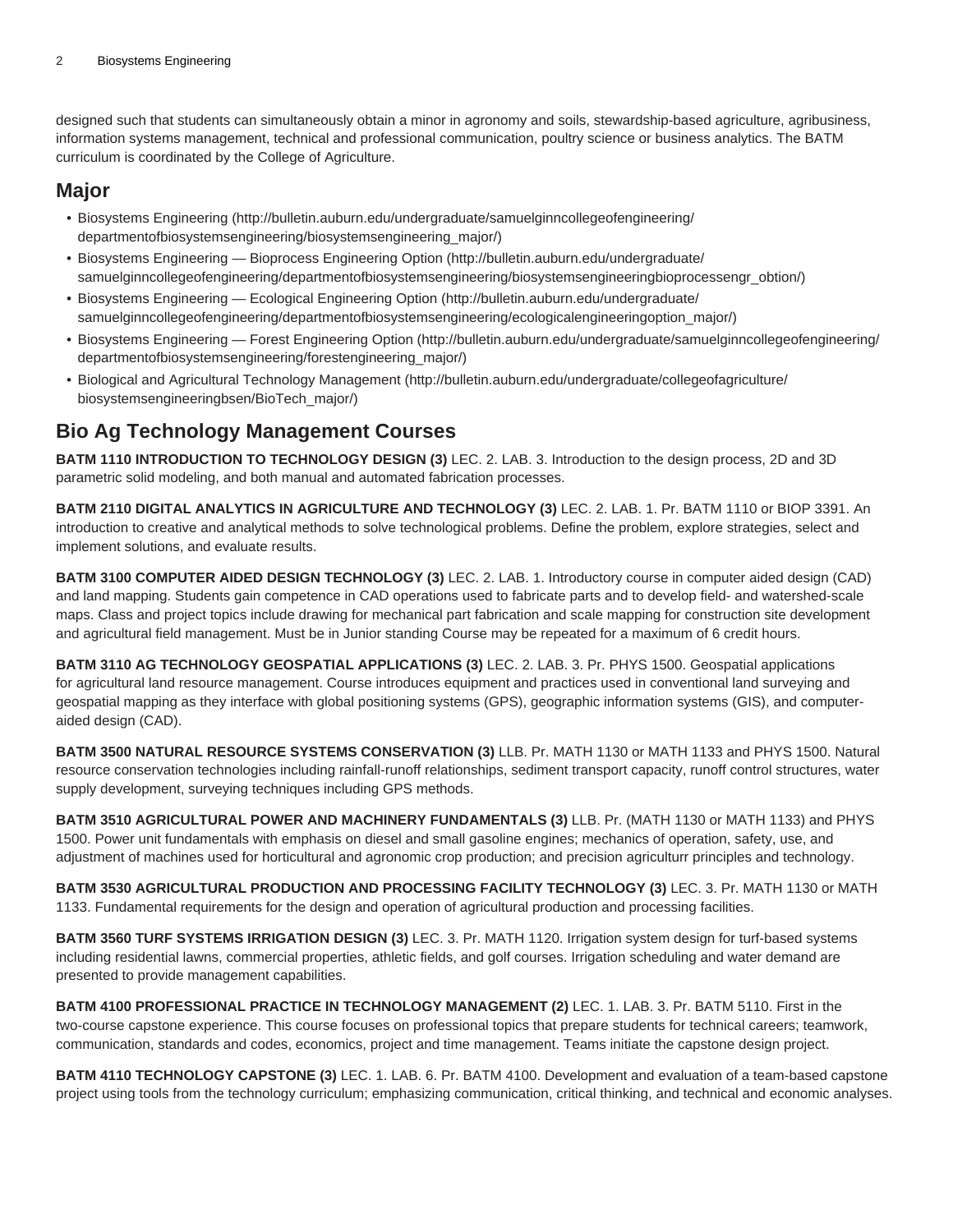**BATM 5110 AGRI-INDUSTRIAL ELECTRICAL APPLICATIONS (3)** LEC. 2. LAB. 3. Pr. BATM 2110 and PHYS 1500. An introduction to the fundamentals of electricity and electrical systems used in agricultural and industrial applications. Electricity basics include safety, AC (single and three phase) and DC power. Selecting and sizing components include wiring conductors, safety devices, motors, other loads.

**BATM 5120 AGRI-INDUSTRIAL ELECTRONICS AND CONTROLS (3)** LEC. 2. LAB. 3. Pr. BATM 5110. An introduction to the fundamentals of electronic control systems used in agricultural and industrial production and processing applications. Electronic control system components include programmable logic controllers (PLCs), switches, relays, sensors, and ladder logic.

**BATM 5130 PRECISION AG TECHNOLOGY (3)** LEC. 2. LAB. 3. Pr. BATM 3510. An overview of the principles of precision agriculture with focus on prescriptive agriculture and the ability to effectively execute input management plans using today's technologies. Course material and discussions will include how technologies such as GPS, agricultural GIS, sensors for qualitative and quantitative measurement of soil and plant variables, variable-rate technology are being implement with data informing sub-field level management and subsequent farm business decisions.

**BATM 5140 COMMERCIAL POULTRY & LIVESTOCK HOUSING (3)** LEC. 2. LAB. 1. Pr. STAT 2510. An introduction to the basic design, operation, and maintenance of modern commercial animal housing systems. Emphasis will be placed on poultry and swine systems with elements of dairy and beef when applicable.

**BATM 5550 PRINCIPLES OF FOOD ENGINEERING TECHNOLOGY (4)** LEC. 3. LAB. 3. Pr. (MATH 1130 or MATH 1133 or MATH 1150 or MATH 1153 or MATH 1610 or MATH 1613 or MATH 1617) and (PHYS 1000 or PHYS 1003 or PHYS 1007 or PHYS 1500 or PHYS 1600 or PHYS 1607). Engineering concepts and unit operations used in processing food products. Fall.

**BATM 6110 AGRI-INDUSTRIAL ELECTRICAL APPLICATIONS (3)** LEC. 2. LAB. 3. Departmental approval. An introduction to the fundamentals of electricity and electrical systems used in agricultural and industrial applications. Electricity basics include safety, AC (single and three phase) and DC power. Selecting and sizing components include wiring conductors, safety devices, motors, other loads.

**BATM 6120 AGRI-INDUSTRIAL ELECTRONICS AND CONTROLS (3)** LEC. 2. LAB. 3. Pr. BATM 6110. An introduction to the fundamentals of electronic control systems used in agricultural and industrial production and processing applications. Electronic control system components include programmable logic controllers (PLCs), switches, relays, sensors, and ladder logic.

**BATM 6130 PRECISION AG TECHNOLOGY (3)** LEC. 2. LAB. 3. An overview of the principles of precision agriculture with focus on prescriptive agriculture and the ability to effectively execute input management plans using today's technologies. Course material and discussions will include how technologies such as GPS, agricultural GIS, sensors for qualitative and quantitative measurement of soil and plant variables, variable-rate technology are being implement with data informing sub-field level management and subsequent farm business decisions.

**BATM 6140 COMMERCIAL POULTRY AND LIVESTOCK HOUSING (3)** LEC. 2. LAB. 1. An introduction to the basic design, operation, and maintenance of modern commercial animal housing systems. Emphasis will be placed on poultry and swine systems with elements of dairy and beef when applicable.

**BATM 6550 PRINCIPLES OF FOOD ENGINEERING TECHNOLOGY (4)** LEC. 3. LAB. 3. Pr. (MATH 1130 or MATH 1133) and (PHYS 1000 or PHYS 1003 or PHYS 1007). Engineering concepts and unit operations used in processing food products. Fall.

#### **Biosystems Engineering Courses**

**BSEN 2210 ENGINEERING METHODS FOR BIOLOGICAL SYSTEMS (2)** LEC. 1. LAB. 3. Pr. (ENGR 1110 or ENGR 1113) and (PHYS 1600 or PHYS 1607) or Departmental approval. Introduction to experimental design methodology, basic engineering design and problem solving methodology for Biological Engineering. Visualization skills, computer-aided 3-D solid modeling of parts, 3-D assembly of solid part geometries, computation of mass properties, 2-D engineering drawings, engineering design process, safety, tools and fabrication processes and design, and hands-on shop fabrication of semester project.

**BSEN 2240 BIOLOGICAL AND BIOENVIRONMENTAL HEAT AND MASS TRANSFER (3)** LEC. 3. Pr. (MATH 2630 or MATH 2637) and (PHYS 1600 or PHYS 1607) and P/C ENGR 2010. Basic principles of heat and mass transfer with special applications to biological and environmental systems. Introduction to steady state and transient heat conduction. Convection, radiation, diffusion, simultaneous heat and mass transfer, and generation and depletion of heat and mass in biological systems.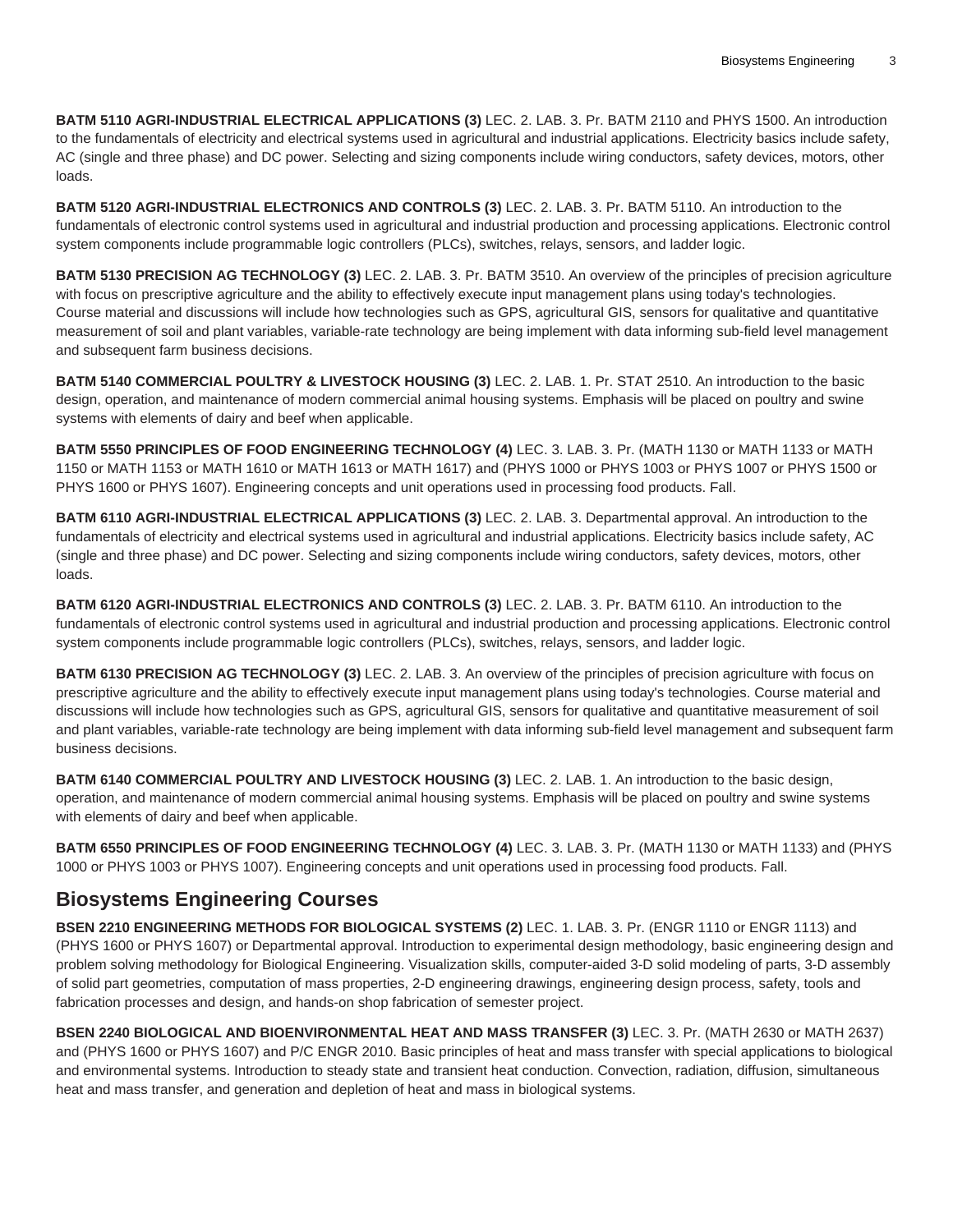**BSEN 3210 MECHANICAL POWER FOR BIOSYSTEMS (3)** LEC. 2. LAB. 3. Pr. ENGR 2010 and MATH 2650 and P/C ENGR 2350. Basic engineering analysis, synthesis, and design concepts applied to power sources, mobile equipment, and machinery applications for agricultural, forestry, and natural resource systems.

**BSEN 3230 NATURAL RESOURCE CONSERVATION ENGINEERING (3)** LEC. 2. LAB. 3. Pr. BSEN 3310. Departmental approval. Engineering analysis applied to natural resource systems. Design principles and practices in rainfall-runoff relationships, soil erosion and its prediction and control, hydraulic structures, and open channel hydraulics.

**BSEN 3240 PROCESS ENGINEERING IN BIOSYSTEMS (3)** LEC. 2. LAB. 3. Pr. BSEN 2240. Departmental approval. Theory and application of process operations in biological, food and agricultural systems. Heat transfer, fluid flow, thermal processing, evaporation, psychrometrics, refrigeration, drying freezing.

**BSEN 3260 ENGINEERING FOR PRECISION AGRICULTURE AND FORESTRY (3)** LEC. 2. LAB. 3. Pr. ELEC 3810 and MATH 2650. Departmental approval. Engineering aspects of spatial technologies applied to agricultural and forest production. Data collection in the field using GPS and use of field data in site specific applications. Fall.

**BSEN 3310 HYDRAULIC TRANSPORT IN BIOLOGICAL SYSTEMS (4)** LEC. 3. LAB. 3. Pr. (ENGR 2050 or ENGR 2053) and MATH 2650 or Departmental approval. Fluid properties, Non-Newtonian fluids and biological systems, Fluid statics, Energy equation, mass and momentum balance, pipe flow for Newtonian and Non-Newtonian fluids, dimensional analysis, compressible flows.

**BSEN 3610 INSTRUMENTATION AND CONTROLS FOR BIOLOGICAL SYSTEMS (3)** LEC. 2. LAB. 3. Pr. MATH 2650 and BSEN 2210. Departmental approval. Understanding of fundamentals of electrical circuits, sensing and sensors, simple digital electronics, analog measurement circuits, introductory digital signal processing, computer data acquisition.

**BSEN 4200 POLYMERS FROM RENEWABLE RESOURCES (2)** LEC. 2. Fundamental aspects of natural, biodegradable polymers, including fibers, adhesives, films and coatings, their synthesis, their structure/properties relationships, and the microbiology of their degradation.

**BSEN 4210 IRRIGATION SYSTEM DESIGN (3)** LEC. 2. LAB. 3. Pr. BSEN 3230. Departmental approval. Theory and design of irrigation systems for the application of water and wastewater including surveying techniques for system design. Systems include solidset, traveler, center-pivot, and trickle. Fall.

**BSEN 4240 BULK BIOLOGICAL SOLIDS BEHAVIOR AND PROCESSING (3)** LEC. 3. Pr. (BIOL 1020 or BIOL 1023 or BIOL 1027) and (STAT 2510 or STAT 2513 or STAT 3010 or BSEN 3310). The course is designed to enable students to develop fundamental understanding of the properties of bulk biological solids and how these properties influence the behavior and processability of bulk solids.

**BSEN 4250 HYDRAULIC CONTROL SYSTEMS DESIGN (3)** LEC. 2. LAB. 3. Pr. BSEN 3310 or Departmental approval. Principles of energy transfer by means of fluid power. Design of hydraulic control systems using prime movers, valves, actuators, and accessories. Spring.

**BSEN 4300 PROFESSIONAL PRACTICE IN BIOSYSTEMS ENGINEERING (2)** LEC. 1. LAB. 3. Pr. ENGR 2070 and (BSEN 4240 or BSEN 3230). This course focuses on issues related to the professional practice of biological engineering including preparing students for transition to careers as professional engineers.

**BSEN 4310 ENGINEERING DESIGN FOR BIOSYSTEMS (3)** LEC. 1. LAB. 6. Pr. BSEN 4300. Departmental approval. Capstone design course in biosystems engineering emphasizing teamwork, communication, safety engineering, and economic analysis to complete an engineering design project. Spring.

**BSEN 4960 SPECIAL PROBLEMS IN BIOSYSTEMS ENGINEERING (1-4)** AAB/IND. Departmental approval. Faculty supervision of individual student investigations of specialized problems in biosystems engineering. May be repeated with change in problem. Course may be repeated with change in topics.

**BSEN 4970 SPECIAL TOPICS IN BIOSYSTEMS ENGINEERING (1-4)** DSL. Departmental approval. Individual or small group study of a specialized area in biosystems engineering. Course may be repeated for a maximum of 12 credit hours.

**BSEN 4980 UNDERGRADUATE RESEARCH (2-4)** IND. Departmental approval. Directed research in the area of specialty within the department. Course may be repeated for a maximum of 4 credit hours.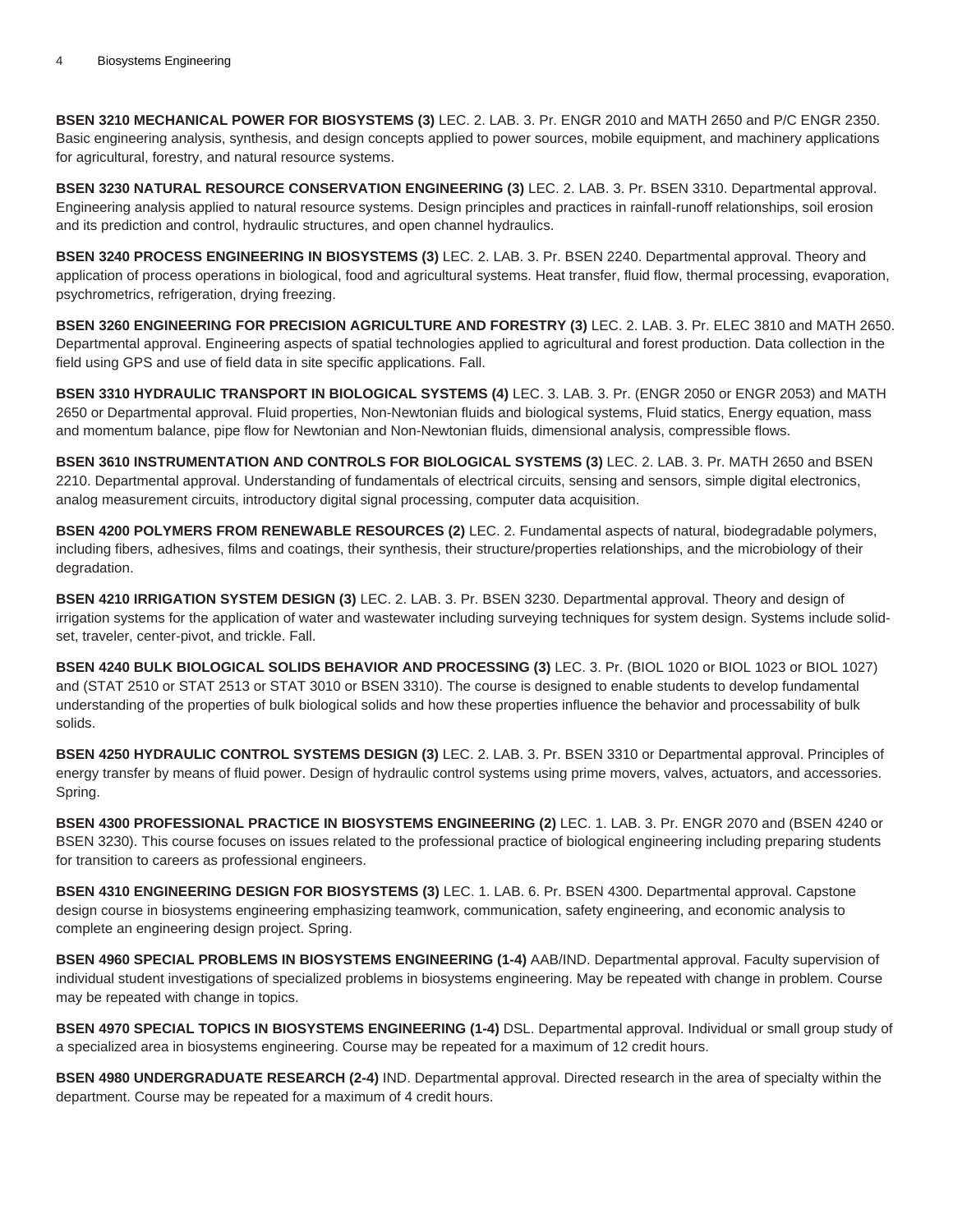**BSEN 5220 GEOSPATIAL TECHNOLOGIES IN BIOSYSTEMS (3)** LEC. 2. LAB. 3. Pr. STAT 2510 or STAT 2513 or STAT 2610 or STAT 3010 or CSES 2040 or CSES 2043 or AGRN 2040 or AGRN 2043 or Departmental approval. Geospatial technologies including GPS, GIS, and remote sensing systems applied to biosystems. Collecting, managing, and analyzing spatial data for agricultural and forest systems. Spring.

**BSEN 5230 WASTE MANAGEMENT AND UTILIZATION FOR BIOSYSTEMS (3)** LEC. 2. LAB. 3. Pr. (CHEM 1040 and BIOL 3200) and (P/C BSEN 3230 or P/C BSEN 4240). Introduction to animal waste management problems of confined production systems, and characterization of animal waste types. Design of biological treatment and processing systems. Departmental approval. May count either BSEN 5230 or BSEN 6230.

**BSEN 5250 DETERMINISTIC MODELING FOR BIOSYSTEMS (3)** LEC. 3. LAB. 2. Pr. MATH 2650. Modeling of biosystems, methods to deal with complexity, and validation tools.

**BSEN 5260 RENEWABLE ENERGY IN BIOSYSTEMS PROCESS OPERATIONS (3)** LEC. 2. LAB. 3. Pr. BSEN 3310. Application and use of renewable energy in biological, food, forest and agricultural systems including bioenergy, solar energy, wind power and geothermal. Departmental approval. May count either BSEN 5260 or BSEN 6260.

**BSEN 5270 METABOLIC ENGINEERING FOR BIOPROCESS (3)** LEC. 3. Pr. BIOL 3200 and CHEM 1040. Or with the consent of the instructor. Introduction of basic principles of bioprocess engineering and metabolic engineering, to prepare engineers and scientists for biotechnology and bioeconomy industries.

**BSEN 5280 LIFE-CYCLE ASSESSMENT FOR BIOLOGICAL SYSTEMS (3)** LEC. 2. LAB. 3. Pr. BSEN 2240 and BSEN 3310. Introduces the concept of life cycle assessment (LCA) in in the context of biological engineering. Examples will include LCA applications to engineered biological systems and other engineering processes and products.

**BSEN 5510 ECOLOGICAL ENGINEERING (3)** LEC. 3. Pr. BSEN 3230. Ecological engineering non-point source transport of nutrients, sediment, pesticides, pathogens, and chemicals from agricultural, forestry, and urban activities. Departmental approval. May count either BSEN 5510 or BSEN 6510.

**BSEN 5520 WATERSHED MODELING (3)** LEC. 3. Pr. BSEN 5510. Modeling of non-point source pollution at watershed scale using Soil and Water Assessment Tool model including underlying processes that control movement of pollutants. Departmental approval. May count either BSEN 5520 or BSEN 6520.

**BSEN 5540 BIOMASS AND BIOFUELS ENGINEERING (3)** LEC. 2. LAB. 3. Pr. CHEM 1040 and MATH 2650 and BSEN 3310. This course introduces the various processes and engineering principles in converting biomass into biofuels and chemicals. The focus will be on thermochemical and biochemical conversion platforms. May count either BSEN 5540 or BSEN 6540.

**BSEN 5560 SITE DESIGN FOR BIOSYSTEMS (3)** LEC. 2. LAB. 3. Pr. BSEN 3230 or (CIVL 3110 and CIVL 3010). Development of student skills in computer-aided site design and restoration by using rural and urban best management practices to reduce environmental impacts. Departmental approval. May count either BSEN 5560 or BSEN 6560.

**BSEN 6220 GEOSPATIAL TECHNOLOGIES IN BIOSYSTEMS (3)** LEC. 2. LAB. 3. Departmental approval. Geospatial technologies including GPS, GIS, and remote sensing systems applied to biosystems. Collecting, managing, and analyzing spatial data for agricultural and forest systems. Spring.

**BSEN 6230 WASTE MANAGEMENT AND UTILIZATION FOR BIOSYSTEMS (3)** LEC. 2. LAB. 3. Pr. CHEM 1040 or CHEM 1041. Departmental approval. Coreq. BSEN 3230. Introduction to the animal waste management problems of confined production systems and characterization of animal waste types. Design of biological treatment and processing systems.

**BSEN 6250 DETERMINISTIC MODELING FOR BIOSYSTEMS (3)** LEC. 2. LAB. 3. Pr. MATH 2650. Modeling of biosystems, methods to deal with complexity, and validation tools.

**BSEN 6260 RENEWABLE ENERGY IN BIOSYSTEMS PROCESS OPERATIONS (3)** LEC. 2. LAB. 3. Pr. BSEN 3310. Departmental approval. Application and use of renewable energy in biological, food forest and agricultural systems including biomass and bioenergy, solar energy, wind power and geothermal.

**BSEN 6270 METABOLIC ENGINEERING FOR BIOPROCESS (3)** LEC. 3. Department/instructor approval. An introduction of basic principles of bioprocess engineering and metabolic engineering, to prepare engineers and scientists for biotechnology and bioeconomy industries. May count either BSEN 5270 or BSE 6270.